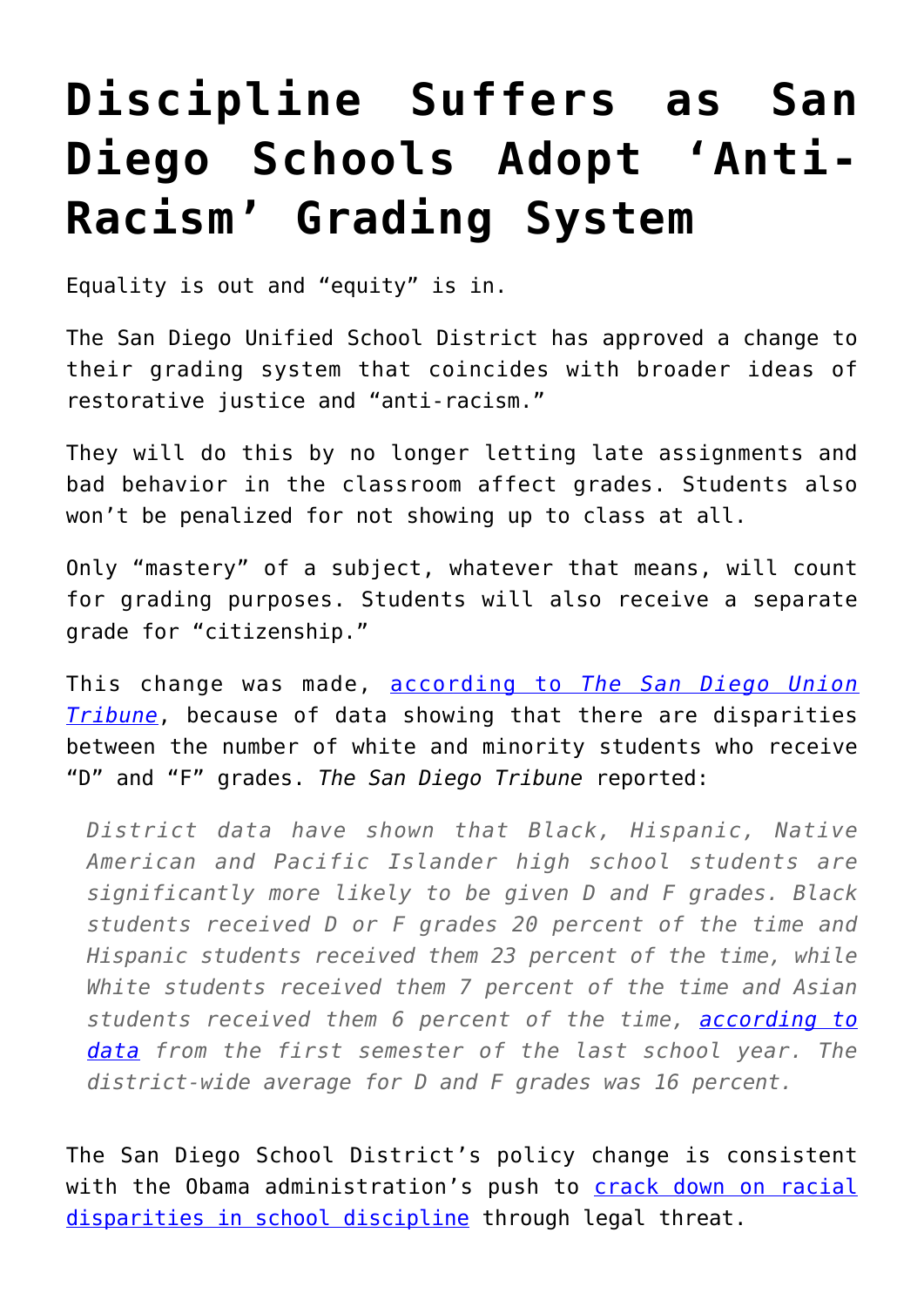The Trump administration and Education Secretary Betsy DeVos rescinded that policy, but school districts can still choose to follow the policies if they wish to.

The San Diego School District concluded that the disparity in their schools must be a product of racism, or at least insufficient "anti-racism."

"This is part of our honest reckoning as a school district," San Diego Unified School District Vice President Richard Barrera said to a local San Diego NBC affiliate. "If we're actually going to be an anti-racist school district, we have to confront practices like this that have gone on for years and years."

It must be noted that the ideology of anti-racism, popularized by intellectuals like Ibram X. Kendi, is based strongly on critical race theories and other ideas once consigned to the radical fringe of college campuses.

And anti-racism, ironically enough, [often looks like plain old](https://www.dailysignal.com/2020/08/10/3-key-concepts-that-woke-anti-racists-believe/) [racism](https://www.dailysignal.com/2020/08/10/3-key-concepts-that-woke-anti-racists-believe/), as its adherents – like Kendi – openly promote racial discrimination as a means to creating more equity.

Broad trends in behavior leading to unequal outcomes, according to the anti-racists, must inherently be a product of racism. No other explanation is acceptable.

Behavioral problems are not seen as the impediment to success. Instead, it's the punishments for behavioral problems that are the problem.

While there may be some justification for treating late assignments and misbehavior in classrooms differently than subject grades, one wonders how better outcomes for minority students are ultimately being promoted by this change?

As Virginia Walden Ford, a visiting fellow at The Heritage Foundation, [explained](https://www.dailysignal.com/2018/03/13/5-ways-obamas-discipline-policy-made-schools-less-effective-safe/page/3329/) on a Heritage panel in 2018, breakdowns